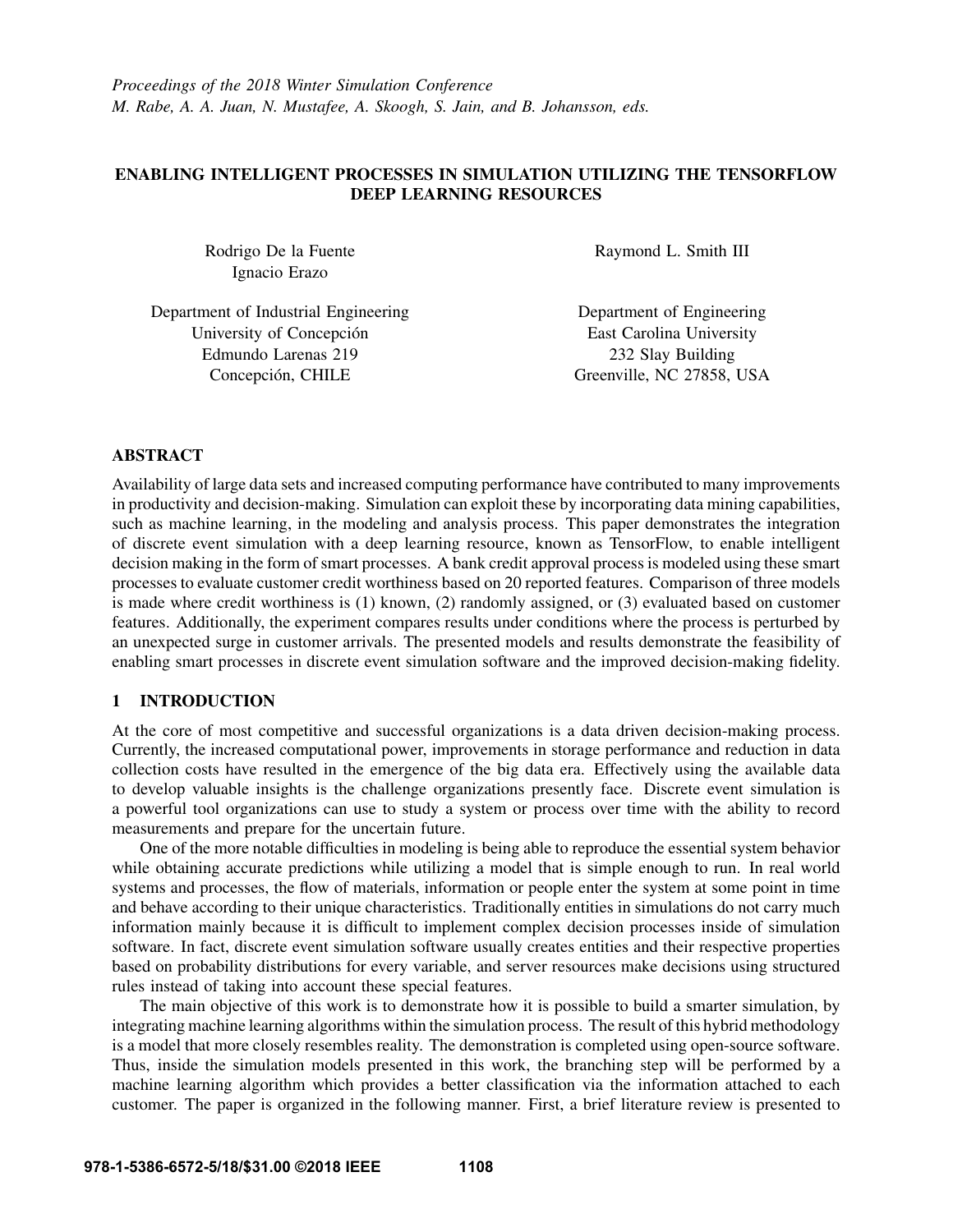contextualize how this work fits into the state-of-the-art. Second, the methodology explains in detail the steps followed to build the machine learning model, the simulation model and the experiment. Third, the results are presented, and the main findings are discussed by the authors to assess how beneficial it might be for a researcher to invest time and effort implementing a similar hybrid methodology. Last, a conclusion and future work are given.

## 2 LITERATURE

This section presents a brief literature review to contextualize how this work fits into the state-of-the-art. Historically, advancements in stochastic simulation software capability, feature and function have trailed the advancements in computer technology. In earlier days, simulation practitioners had to carefully consider the computational limitations regarding their modeling and analysis projects since processing was performed on a single processor and data storage was minuscule. Additionally, this often-meant data captured from the simulation execution was limited to summary detail. At present, advancements in computer technology, particularly related to increased processing capability and scalable data storage, have vastly outpaced the improvements for stochastic simulation.

Recognizing this imbalance Nelson (2016) describes in detail the tactical problems facing the simulation community in the next decade. Notably, the author makes three central observations. First, the availability of inexpensive data storage provides an opportunity to exploit the simulation-generated data unlike in the past. Second, parallel simulation offers significant benefits for simulations presently requiring multiple replications or multiple scenarios. Third, simulation users are increasingly interested in utilizing stochastic simulation for risk analysis, prediction and control. Elements of Nelsons observations are directly related to the work presented here, as it depends upon recent computer technology advancements to implement the intelligent processes within a stochastic simulation. A vital component, not discussed among Nelson's observations, is the machine learning functionality, specifically deep learning, used to perform the decision making.

Machine learning uses algorithms to parse data, learn from the data, and make informed decisions based on what has been learned. Deep learning, a sub-field of machine learning, structures algorithms in layers to create an artificial neural network capable of learning and making intelligent decisions. In the subsections that follow, a brief background for artificial neural networks is presented and recent applications considered relevant to stochastic simulation are cited.

### 2.1 Artificial Neural Network (ANN)

Artificial neural networks (ANN) were motivated by the biological neural networks used to process information in the human brain. Inspired by the biological neuron, McCulloch and Pitts (1943) proposed a computational model for artificial networks using mathematics and algorithms, where decision making is based on a concept known as threshold logic. Using this approach, a neural network is designed to work by classifying information in a similar way a human brain does. Neural networks can be taught to recognize, for example, images, and classify them according to elements they contain. In this way, artificial neural networks are flexible function approximators well suited to replicate behavior of systems otherwise too difficult to model mathematically (Ripley 2007). In its simplest form, artificial neural networks are comprised of layers of simple computational entities, resembling the biological neutrons in the brain, which are linked to other neurons by weighted connections. Each neuron has an activation level which depends on the activation of neighboring connected neurons. In determining an activation, every neuron must summarize its inputs with respect to the corresponding connection weightings. This calculated sum is then transformed by an activation function which generates the corresponding output behavior.

Software used to develop artificial neural networks has evolved from individually written code to cloud based solutions enabled for big data. In 2017 Google released an open source state-of-the-art machine learning platform known as TensorFlow (Abadi et al. 2016). TensorFlow can run on multiple processors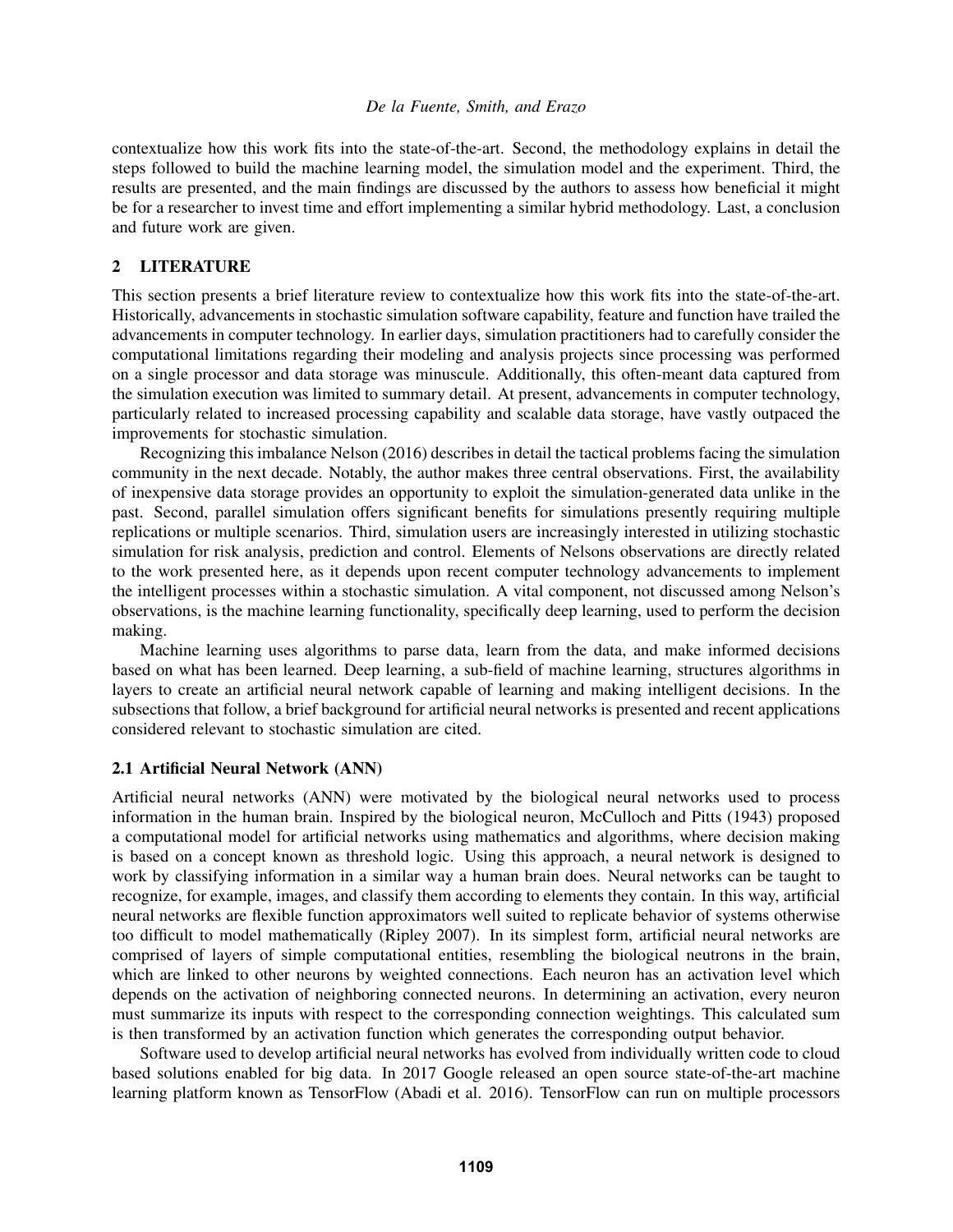and provides the ability to perform general purpose computing on graphical processing units. This makes TensorFlow one of the most powerful machine learning platforms available. The name TensorFlow is derived from the operations that neural networks perform on multidimensional data arrays.

#### 2.2 Simulation Applications

Over the past two decades researchers have sought to incorporate machine learning into simulation to improve speed of execution, increase estimation accuracy, and reliable behavior. It is possible to categorize many of these simulation applications as being related to: 1) metamodeling and analysis, 2) parameter prediction, and 3) intelligent decision making. Applications of each are discussed below.

First, metamodeling is an approach commonly used to develop a representative model of a model which may be very computationally expensive to execute. Early implementations utilized statistical approaches such as regression and surface response models to develop their representative models. Although useful, the range of applications these representative models can provide is limited. Kilmer and Smith (1993) demonstrates for a small number of input parameters and output measures the ANN approach can outperform the first and second order linear regression models typically used in simulation response surface methods. Additionally, Kilmer et al. (1999) demonstrates that using the ANN approach can be quite competitive in accuracy when compared to the simulation and operate in nearly real-time. Fonseca et al. (2003) presents the importance of simulation metamodeling using ANN and develops a series of guidelines to assist simulation practitioners in the design of intelligent systems. Alternative approaches challenging the robustness of ANN have been made over the years. A comparative study by Can and Heavey (2012) found that while genetics algorithms may achieve greater accuracy during training validation stage they require more computation in the metamodel development stage than ANN. Improved accuracy provided by ANN has led to increased use of metamodels for perform sensitivity analysis. Finally, an updated contemporary comparison of machine learning algorithms applied to simulation metamodeling can be found in De la Fuente and Smith (2017).

Second, parameter prediction and estimation for use within the simulation execution is a recent development. In this case, a trained ANN provides parameter predictions when demanded by the simulation model. Using a hybrid approach, Elbattah and Molloy (2016) demonstrates the coupling of a simulation model with the Microsoft Azure machine learning environment to make predictions for hip replacement surgery on the inpatient length of stay and discharge destination of simulation generated patients. This information is subsequently used to develop demand predictions on healthcare resources, which impacts future patient scheduling. Additionally, Chang and Chang (2018) demonstrates the use of ANN to make predictions about the treatment duration of individual patients in a dental clinic setting in conjunction with a discrete event simulation for evaluating appointment scheduling performance. The improved treatment duration predictions have resulted in improved appointment scheduling.

Last, intelligent decision-making within stochastic simulation model execution represents the newest evolution; it also has the fewest number of published examples at this writing. Silva et al. (2016) demonstrates the integrated use of an ANN in a discrete event simulation model, constructed using open source software, to mimic the human behavior and decision-making of a traffic control officer directing vehicles at an intersection; however, the analysis specific to performance is incomplete. Bergmann et al. (2017) utilizes a supervised machine learning approach to develop the approximation of dispatching rules used for decisionmaking within a discrete event simulation model. The author mainly focuses on comparing the most common supervised machine learning algorithms, such as K-nearest neighbors, Nave Bayes classifier, support vector machines, decision trees, and artificial neural networks. These limited published works leave many opportunities and concerns relevant to intelligent decision making embedded in simulation unaddressed. The presented work seeks to contribute to the general body of knowledge and improve the general understanding needed for more sophisticated implementations.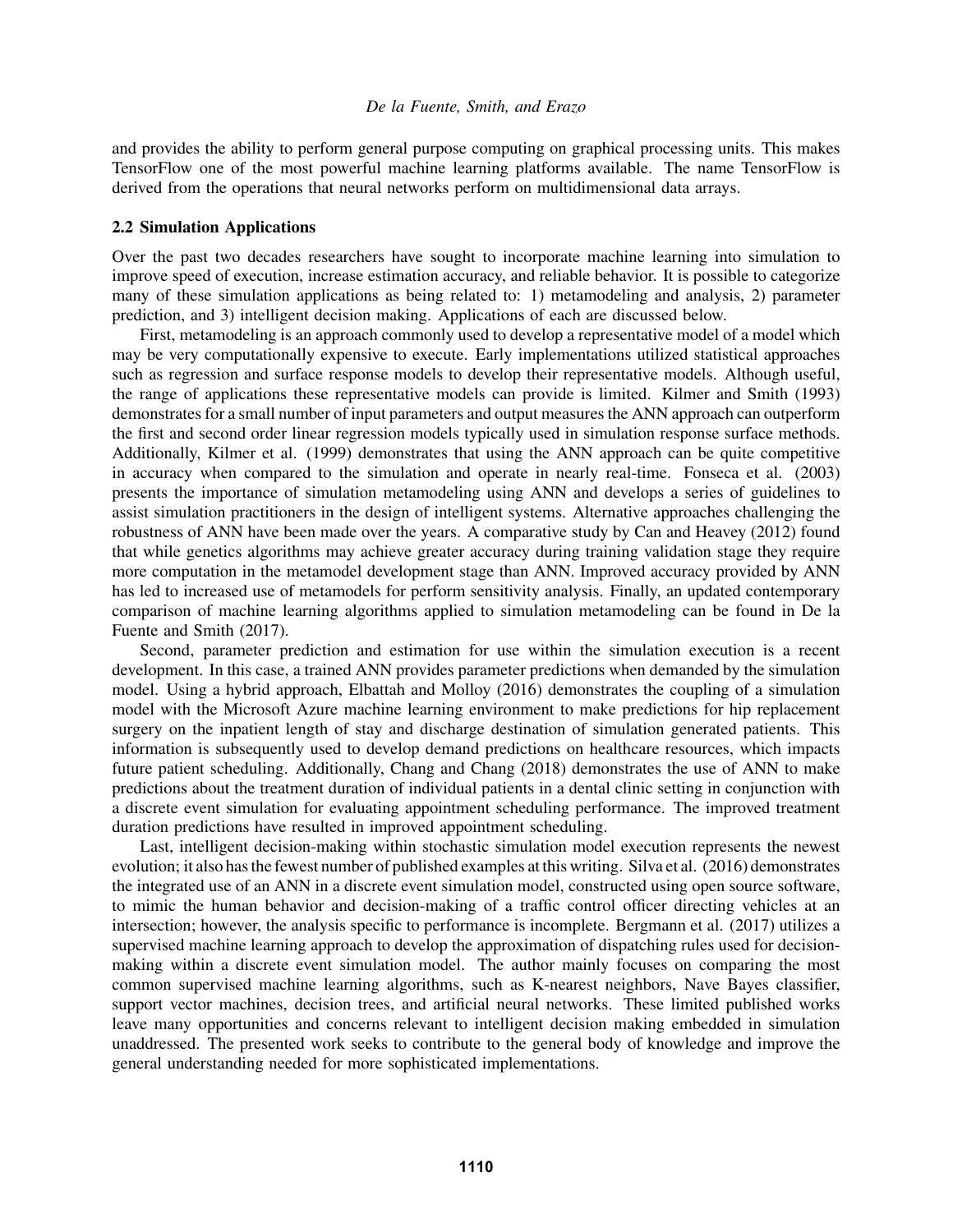#### 3 METHODOLOGY

This section describes the methodology used to construct the simulation model and the machine learning function. As previously stated, the aim of this work is to enable intelligent decision-making capability within the discrete event simulation model using a machine learning algorithm. It is expected that the algorithm will be able to address unanticipated changes occurring in the data generation process. In the simulation model, entities possess a unique set of attributes, or features, used to determine what action should be applied to them when requesting a server resource. As feature detail increases -contributing to both system realism and complexity- the use of an advanced decision-making approach, such as a machine learning algorithm, becomes attractive to enhance and improve results. However, limited understanding exists regarding differences between traditional and algorithm-based decision-making with respect to system performance and outcomes.

To investigate these differences, an experiment is formulated to compare the outcomes from three variations of the base simulation model, which include: 1) a reference model where decisions are predetermined such that outcomes are known with certainty; 2) a classic model where decisions are based on probabilistic hard-branching that is characteristic of most discrete event simulations; and, 3) a smart model where decisions are determined by the machine learning algorithm based on the features presented by the entities. For comparison purposes two time-persistent statistics are captured: 1) the average number of customers in the system, and 2) the average number of customers in queue after a pre-specified running time *t*. Additionally, the simulation model must be able to integrate the smart decision-making object to allow the evaluation of features assigned to each entity, thus providing an appropriate benchmarking between the hybrid approach using smart decision-making and those approaches that do not.

The remainder of this section is organized into four subsections describing: 1) the system modeled and the simulation development process, 2) the data acquisition, its analysis and integration to the simulation model, 3) the enablement of the machine learning algorithm, and 4) the general procedure used to condition the algorithm and execute the experiment. Results from the experiment will be presented in the next section.

#### 3.1 Simulation Model

The simulation model consists of modeling the credit scoring process in a bank situation as presented in Figure 1. As shown in the figure, the customers arrive at the bank according to a non-homogeneous Poisson process with arrival rates of 8, 14, and 20 people per hour. These arrival rates are evenly distributed across three 180-minute blocks of time over the banking day. The system starts the banking day empty and idle and ends with the closing time event when the last customer leaves the system. The simulation models were built using SimPy 3.0.8, an open-source hybrid-simulation suite developed entirely on Python (Matloff 2008). Additionally, Figure 1 shows a sketch of the classes and their encapsulation. The *Model* object governs the entire simulation process, which contains an *Entrance* object used to generate *Customers* according to a non-homogeneous Poisson process and assigns credit features to each of them. Within the *Model* object a decision process is implemented that describes the route a customer will take and the servers they will engage (SimPy resources) as credit worthiness is determined. If the customer receives a credit, they depart the system and the appropriate statistics are collected. However, if the customer is denied credit, the customer will be routed to a loan specialist (SimPy resource) where further inquiry is made about the customers financial situation and a request form is completed. Finally, the customer then departs the system and the appropriate statistics are collected.

### 3.2 Data

With the simulation framework complete, the next step is to find adequate data to build a more realistic version of the simple model. Since the model is about obtaining a loan from a bank, a data set containing historical information regarding customer credit ratings was needed. In the machine learning literature,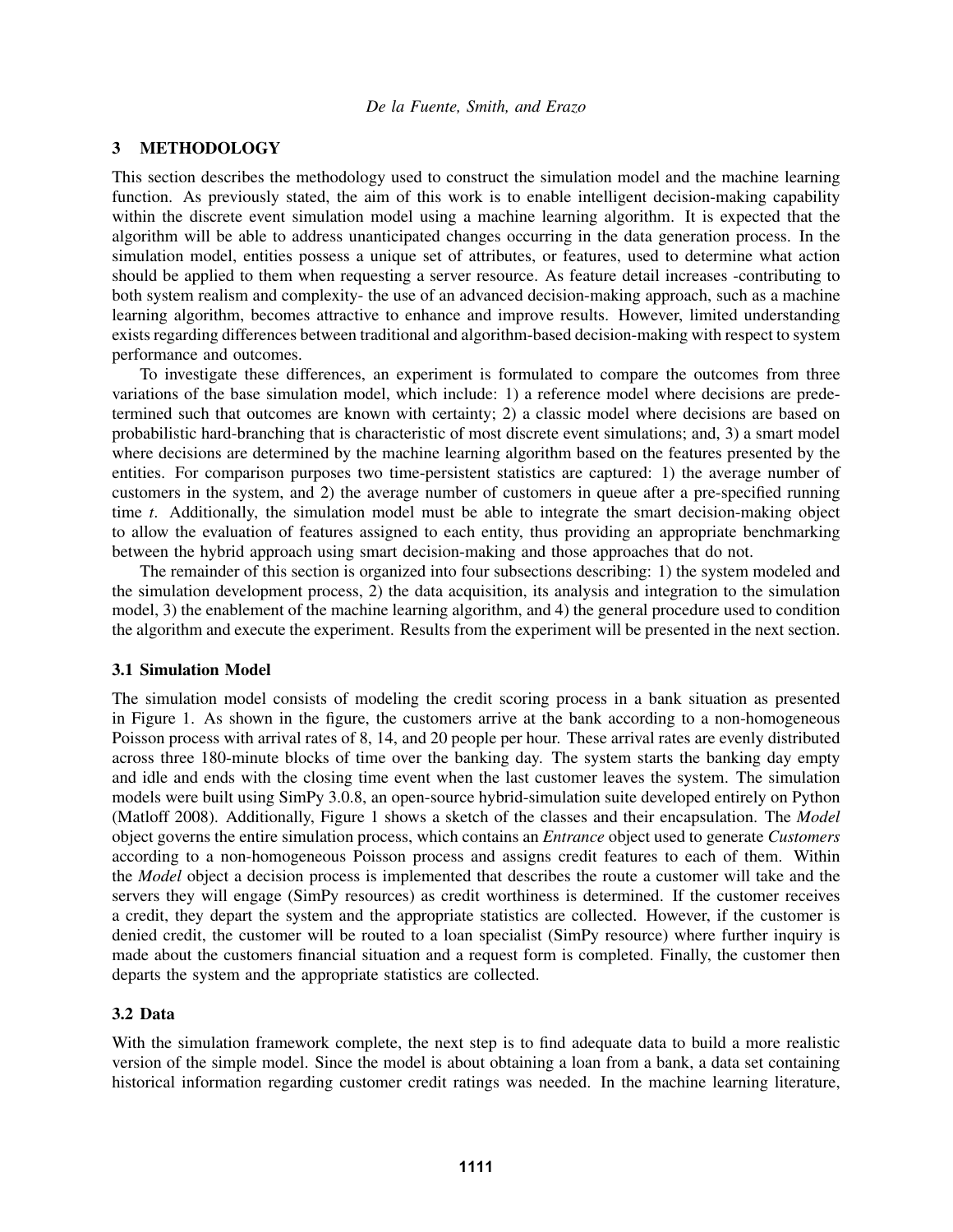

Figure 1: Simulation model structure.

a classic dataset containing this information is the "German dataset", available in the *Machine Learning Repository* at the University of California-Irvine (UCI 2017).

The dataset consists of 1000 observations, where each row contains a vector with 21 elements, with the first 20 elements of an observation being information provided by the customer applying for the loan, and the last element being the final decision made by the clerk. Additionally, the proportion of final decision outcomes is observed to be unbalanced given 70% of customers received credit and 30% did not. A detailed view of the dataset is given on Figures 2 and 3, which show the correlation between pairs of variables and the scatter point distributions between some selected variables respectively. From Figure 2 it is possible to see that no strong correlation exists either between variables or between variables and the response. The only exception is the relationship between the requested loan amount and the duration which is logical since the greater extension of credit requires more time for repayment. Likewise, Figure 3 shows the relationships between some selected pairs of features. The coloring reveals no clear structure regarding how the features separate the categories. A detailed step-by-step analysis can be found in the website of the *Applied Data Mining and Statistical Learning* course at Pennsylvania State University (PSU 2017) where several algorithms are tested on the same dataset ranging from 50% to 75% accuracy; although, the author does not have to control that the unbalancedness of the data is preserved to have representative entities in the simulation.

The idea is to use this data set to describe the loan seeking customer characteristics and their final decision outcome. The data is partitioned using repeated stratified k-folds (where  $k = 10$  and the number of repetitions is 3, totaling 30 training-testing pairs). For each of these pairs the machine learning algorithm is trained (outside the simulation) using the training set, and then the testing set and the trained object are passed to the simulation to assign "unseen" features to the entities and perform smart branching respectively. Maintaining the proper balancing of the decision outcomes used to characterize each of the entities in the simulation is especially important for the testing set. This will allow the three model variations implemented in the simulation to be tested using two different approaches controlling the feature assignment made during the creation of each entity. The approaches include where: 1) the features assignment is made according to the rows of the testing set as specified by the cross-validation process - this maintains proportionality and guarantees randomization; and, 2) the feature assignment is made by sorting the testing set from creditable to non-creditable customers and then assigning rows to newly created entities from top-to-bottom, which induces a sudden change in the arrival pattern of each type of client.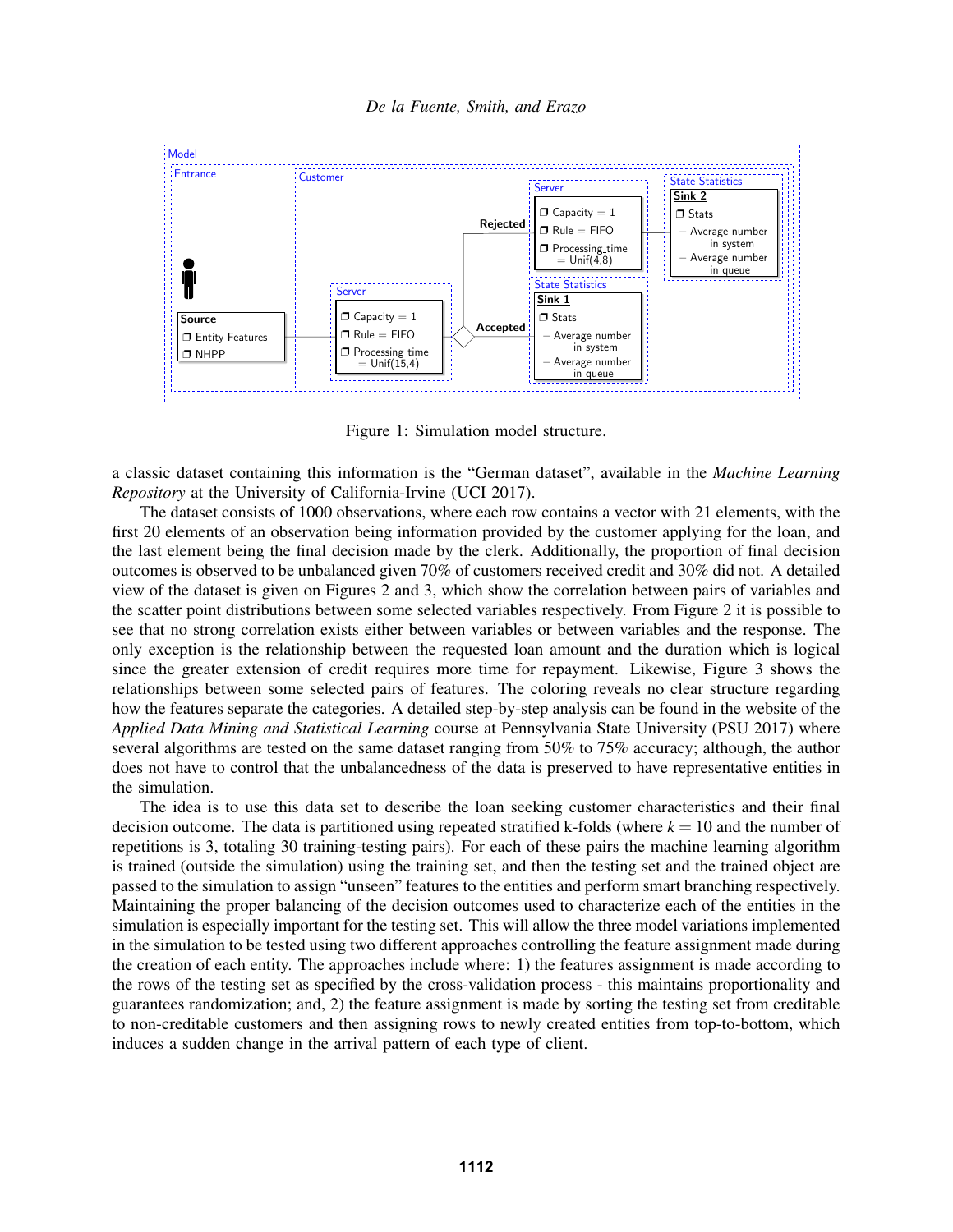

Figure 2: Correlation german dataset.

Figure 3: Pair plots selected variables.

output

# 3.3 Machine Learning Algorithm

As stated at the beginning of this section, the aim of this work is to evaluate the performance of a smart simulation, where smart means that some part of the decision process -such as the branch decision-makingis performed by a machine learning algorithm. Even though the dataset is small and a neural network with few layers should suffice, to develop a more extensible modular model the machine learning suite TensorFlow (Abadi et al. 2016), generally used for deep learning, is utilized with the aim of showing that more complex datasets can be tackled the same way. Additionally, as suggested in the website of the *Machine Learning Repository* (UCI 2017) a cost matrix is used to address the unbalancedness of the data. In our scenario, it is more undesirable to classify a customer as a good credit risk when they are in fact a bad credit risk rather than the other way around. Therefore, a custom cost function with penalties 5 and 1 are assigned, respectively, for the two situations described. This is easily implemented in TensorFlow. The neural network implementation in this work is presented in Figure 4. It consists of an input layer, three hidden layers with 100 neurons each, and an output layer. A rectified linear unit (ReLu) activation function is used for the first three layers, and for the last layer "softmax" is used to represent the probability distribution of possible outcomes. Then, the weighted cost function is optimized during 5000 epochs with initial learning rate of 1e-4 and batches of 100 elements inside the *train* module using Adam optimizer which performed better than gradient descend. Figure 5 illustrates, as an example, the computational graph steps taken by gradient descend inside the *train* object where the gradients are computed for each variable. Finally, techniques such as node dropout with probablity set to 0.5 for all hidden layers and L-1 regularization are implemented to control overfitting.

## 3.4 General Procedure

Algorithm 1 provides a summary description in pseudocode form of the computational steps followed. First, the data is read and stored on a Pandas DataFrame. Then, 30-fold cross-validation steps are taken using a random stratified sampling approach to ensure the even representation of classes. Inside the for-loop general preprocessing steps are completed using *sklearn* (Pedregosa et al. 2011), the TensorFlow graph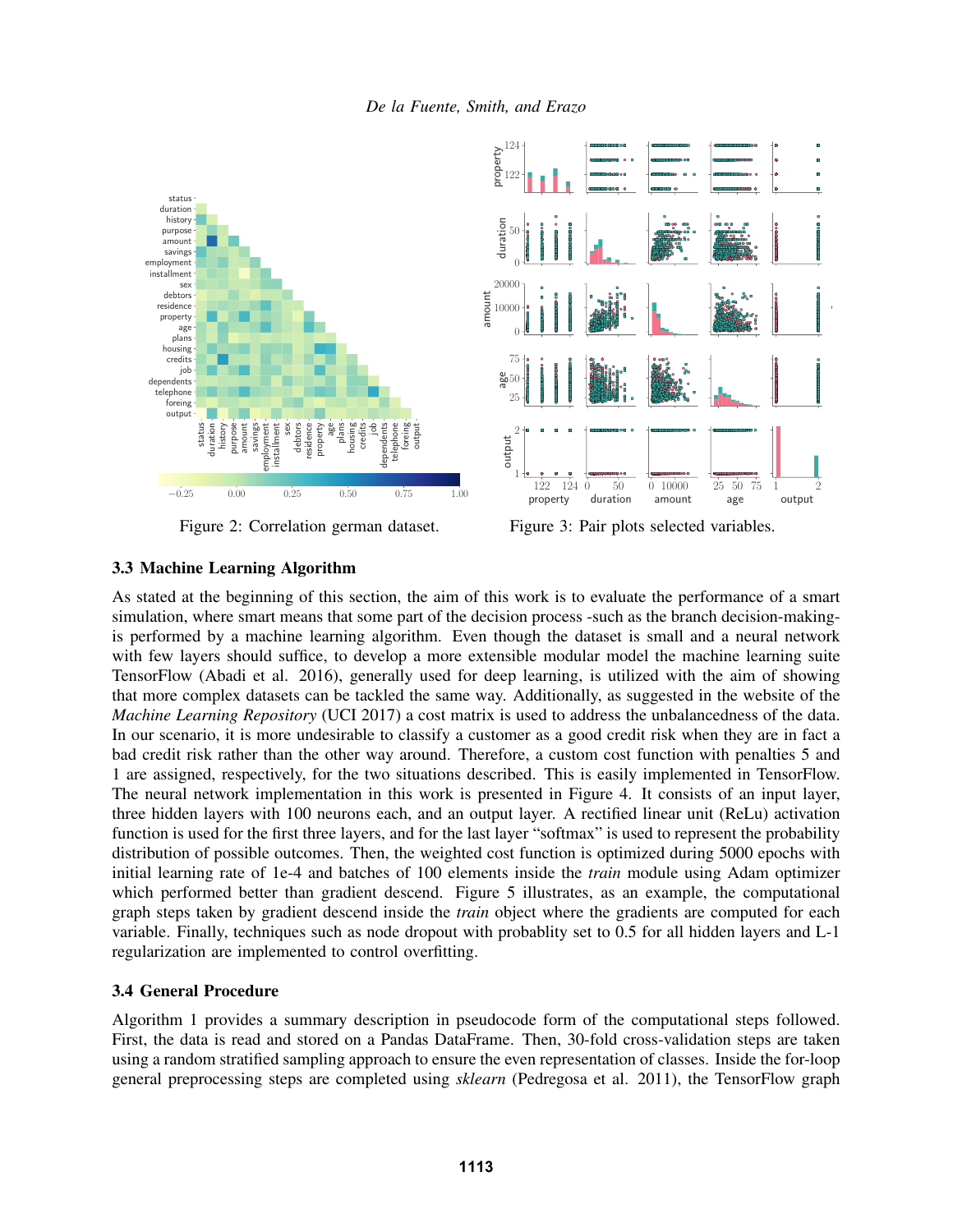

Figure 4: Neural network in TensorBoard.

Figure 5: Gradient descent display.

presented on Figure 4 is fitted -using the training set- and, then, the fitted object, the testing set, and the preprocessing *sklearn* object are passed as arguments to the simulation as described in Section 3.2.

analysis. Information regarding out-of-sample accuracy metrics are collected from the neural network and classic model and smart model configurations. All relevant statistics are captured and saved for further Using the same random seed streams, the simulation runs the experiment for the reference model, saved for further analysis. Finally, the simulation results and the out-of-sample cross-validation results are analyzed using StatModels open-source software available in Python (Seabold and Perktold 2010). The findings are discussed in the next section on results.

Algorithm 1: Computational steps.

```
raw_data \leftarrow read.txt(German.data.txt);
df_data \leftarrow pd.DataFrame(raw_data, Column\_names);stratified folds \leftarrow Repeated Stratified CV(df data);
simulation results \leftarrow [ ]
performance results \leftarrow \lceil \ \ \rceilfor train indices, test indices in stratified folds do
    train_set \leftarrow df_data[train_indices]
    test_set \leftarrow df_data[test_indices]
    mapper \leftarrow Mapper(mapper_rules)transf_train_set \leftarrow mapper.fit_transform(train_set)
    tf \leftarrow tf_NeuralNet(**args).fit(transf_train_set)
    result replicate ← Simulation Model(mapper,test set,tf,∗ ∗ args)
    simulation_results.append(result_replicate)
    transf test set \leftarrow mapper.fit transform(test set)
    prediction \leftarrow tf.predict(trainsf_test_set.X)accuracy measures \leftarrow accuracy (transf test set. Y, prediction)
    performance_results.append(accuracy_measures)
result\_summary \leftarrow process\_sim\_results(simulation\_results)performance\_summary \leftarrow process\_perf\_results(performance\_results)
```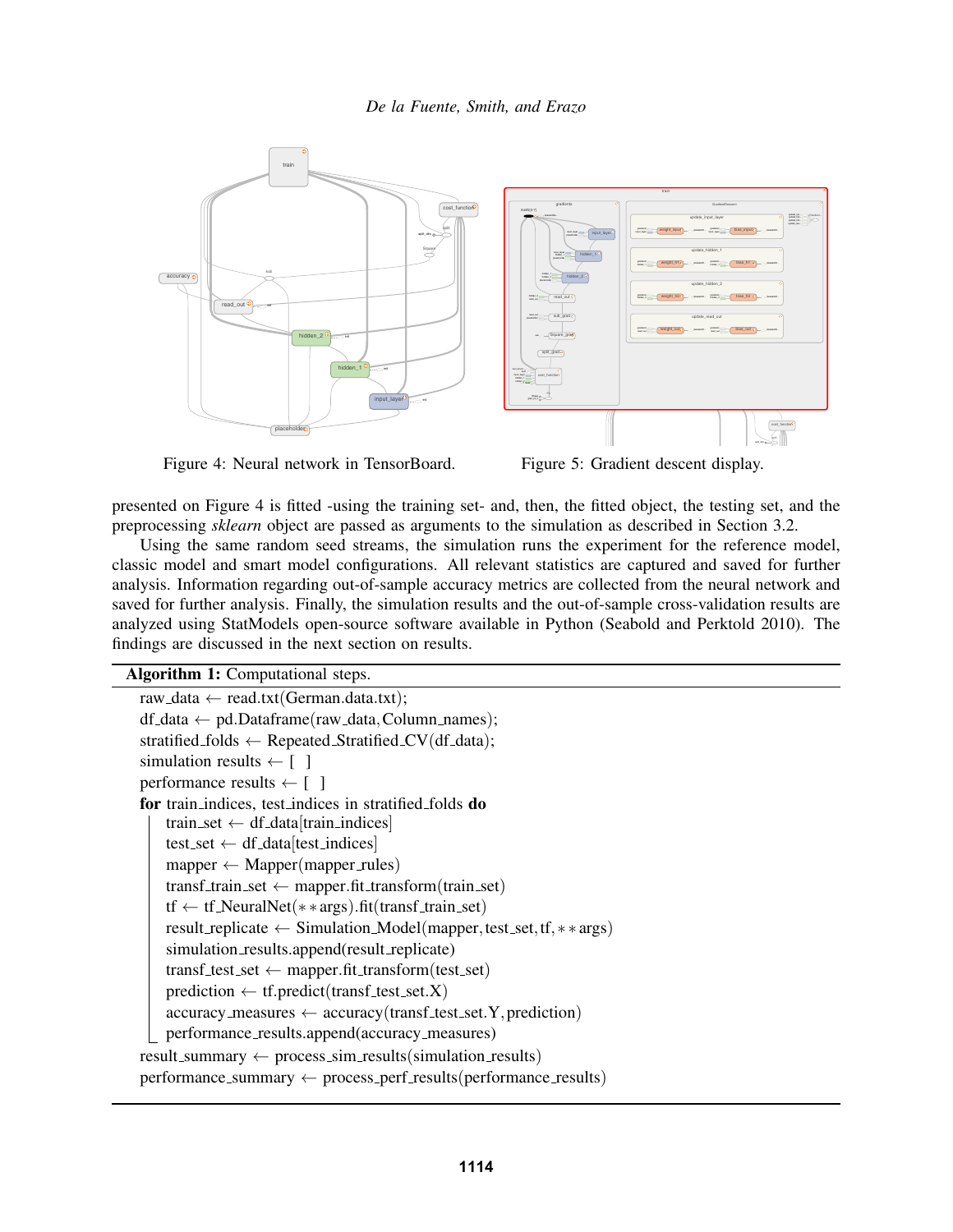## 4 RESULTS

The results presented in this section are organized into two subsections: 1) the neural network metrics, and 2) the simulation model. All computations were performed using a Microsoft Windows Surface Book 2 personal computer running the Windows 10 operating system, and configured with 16 gigabytes of RAM, an  $i7-8650U$  multi-core  $8<sup>th</sup>$  generation microprocessor, and a NVIDIA GeForce GTX 1060 graphic processing unit (GPU) with 6 gigabytes of GDDR5 RAM. The neural network training was parallelized to the GPU which was CUDA enabled (Nickolls et al. 2008), and random batches were used to train the gradient descent algorithm for 3000 epochs. The three different simulation scenarios were run sequentially.

## 4.1 Neural Network Metrics

The main metrics to test in classification problems, such as the one posed by the German dataset, include: 1) precision, 2) recall, and 3) f-1 score. Precision responds to the question, "how many of the selected items are relevants?", whereas, recall responds to "how many of the relevant items are selected?". Given these metric, the f-1 score which represents their harmonic mean can be derived. These metrics fall in the range [0,1]. Table 1 shows the average values over the 30-folds cross-validation. Results illustrate that the neural network achieved values within the range presented on the website of the *Applied Data Mining and Statistical Learning* course (PSU 2017); thus, the customized cost function did not help for controlling the unbalancedness. Additionally, there is a small variation around the mean of each metric which shows that the predicted performance of the results was similar across folds.

| Table 1: Neural network out-of-sample metrics. |  |  |  |
|------------------------------------------------|--|--|--|
|------------------------------------------------|--|--|--|

| Criteria  | Mean  | Std   |
|-----------|-------|-------|
| Precision | 0.691 | 0.048 |
| Recall    | 0.671 | 0.048 |
| f-score   | 0.677 | 0.049 |

Another important tool used to test and summarize the accuracy of a classification algorithm is the confusion matrix. Table 2 shows the aggregated results for the 30-folds cross-validation (3000 clients). The results indicate that there is more potential for an error in classifying a bad credit risk as a good credit risk than vice versa, which adds additional information from what was shown in Table 1 and explains what is affecting the metrics. Nonetheless, these results will be utilized to assess the pros and cons of employing a neural network as a smart dispatcher inside of a discrete event simulation.

Table 2: Aggregated out-of-sample confusion matrix.

| Criteria    | Good credit   Bad credit |     |
|-------------|--------------------------|-----|
| Good credit | 1783                     | 317 |
| Bad credit  | 456                      | 444 |

### 4.2 Simulation Model

The primary metrics used to evaluate the simulation model include the: average number in system and average number in queue for the time period beginning at 300 minutes. Two general assumptions are made for the arrival process. In the first experiment customers arrive according to the random positional assignment found in the testing set made by the cross-validation object, where the arrival times are assigned sequentially from top to bottom for the dataset. In the second experiment the aim is to evaluate the performance of the smart decision process. This is accomplished by sorting the test dataset by the credit status column. As a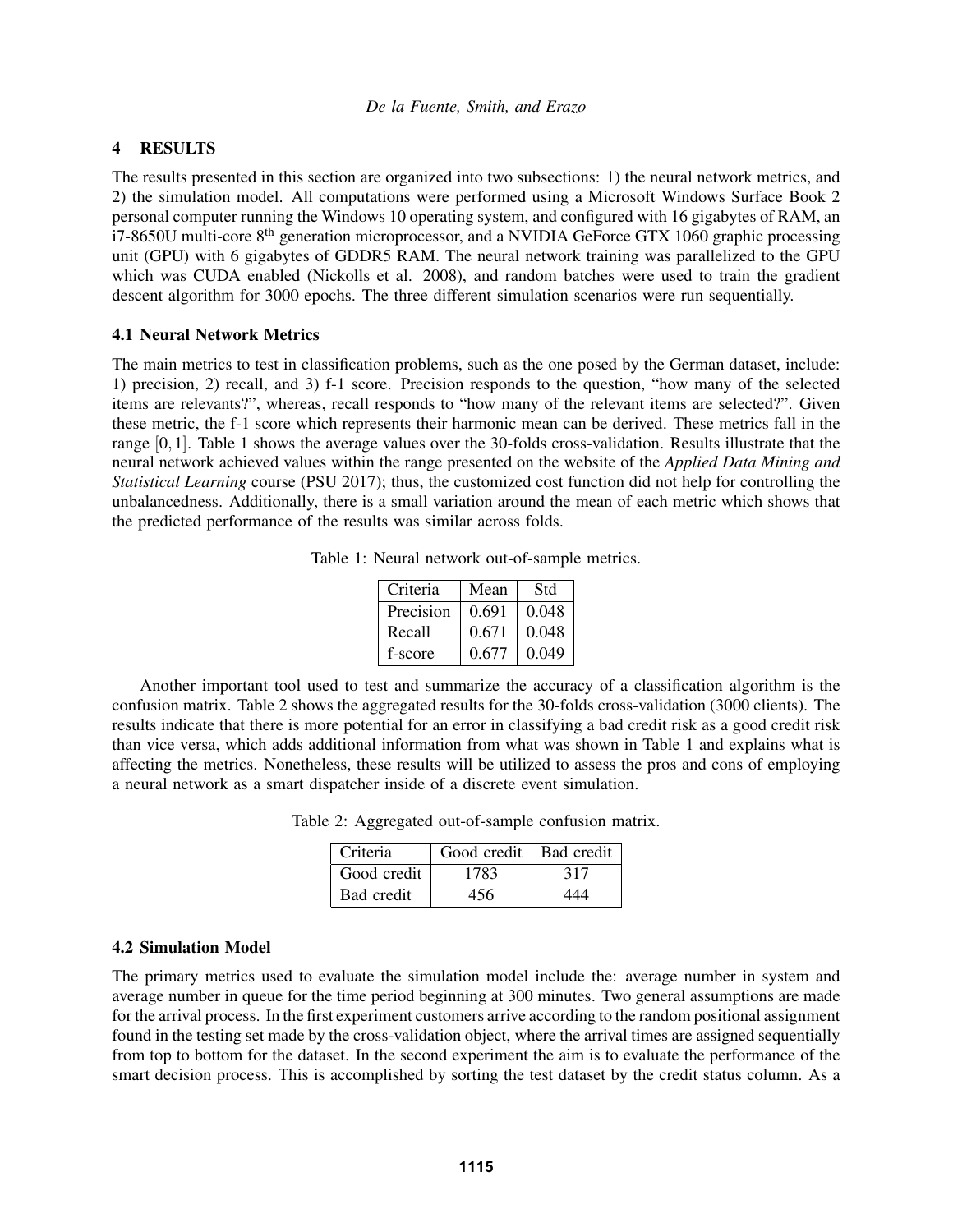result, creditworthy customers are placed ahead of non-creditworthy customers; however, the arrival times assigned in the first experiment are maintained.



Figure 6: Regular arrivals.

Figure 7: Sorted arrivals.

Figures 6 and 7 show the distribution of the mean number in systems for the reference, the classic, and the smart simulation models on the two arrival arrangements. Figure 6 illustrates that independent of the decision process implemented inside of the simulation, the distribution of the average values over 30 replicates are determined to be statistically indistinguishable as shown in Table 3. However, when the model is perturbed with an unforeseen change, the behavioral pattern changes abruptly, as shown in Figure 7. As expected, the classic simulation case, which is unaware of the customers' features, fails to identify the change in the arrival pattern as seen in Figure 7. Even though results for the smart model are oriented to the right of the classic model, and Table 3 indicates the difference of means between both models to be significant, the smart model also fails to recognize the sudden change in the arrival pattern. This can be attributed to the fitting quality of the machine learning algorithm, as previously discussed in Section 1. Moreover, as presented in Table 3 the statistical difference between the reference model and the others is significant.

Table 3: Difference of means confidence intervals (95% confidence).

|                   | Avg. number in queue, $t \geq 300$ |                      | Avg. number in system |                      |
|-------------------|------------------------------------|----------------------|-----------------------|----------------------|
| Comparison        | Base                               | Modified             | <b>Base</b>           | Modified             |
| Classic-Reference | $(-0.1303, 0.02139)$               | (6.0409, 7.0434)     | $(-0.0891, 0.0496)$   | (1.6371, 1.9483)     |
| Classic-Smart     | $(-0.1265, 0.0337)$                | (0.5906, 2.1094)     | $(-0.0355, 0.0869)$   | (0.1660, 0.6689)     |
| Reference-Smart   | $(-0.0346, 0.05069)$               | $(-5.8784, -4.5058)$ | $(-0.0171, 0.1079)$   | $(-1.5928, -1.1577)$ |

The results for the number in queue at the specialist for  $t \geq 300$  are shown in Figures 8 and 9. For the regular arrivals, the behaviors illustrated (in the left-hand figure) for the three simulation model results are observed to be nearly the same - this observation is also substantiated by the results given in Table 3. Again, the random assignment generated by the hard decision rule implemented in the classic model is compensated by the random sorting produced by the cross-validation object. Nonetheless, when the model is subject to a sudden change that affects the specialist server (hence, more people arriving at a specific time) the difference among the models becomes evident. Although the distributional shape of the smart model results shift more toward the reference model than its classic counterpart, again it is possible to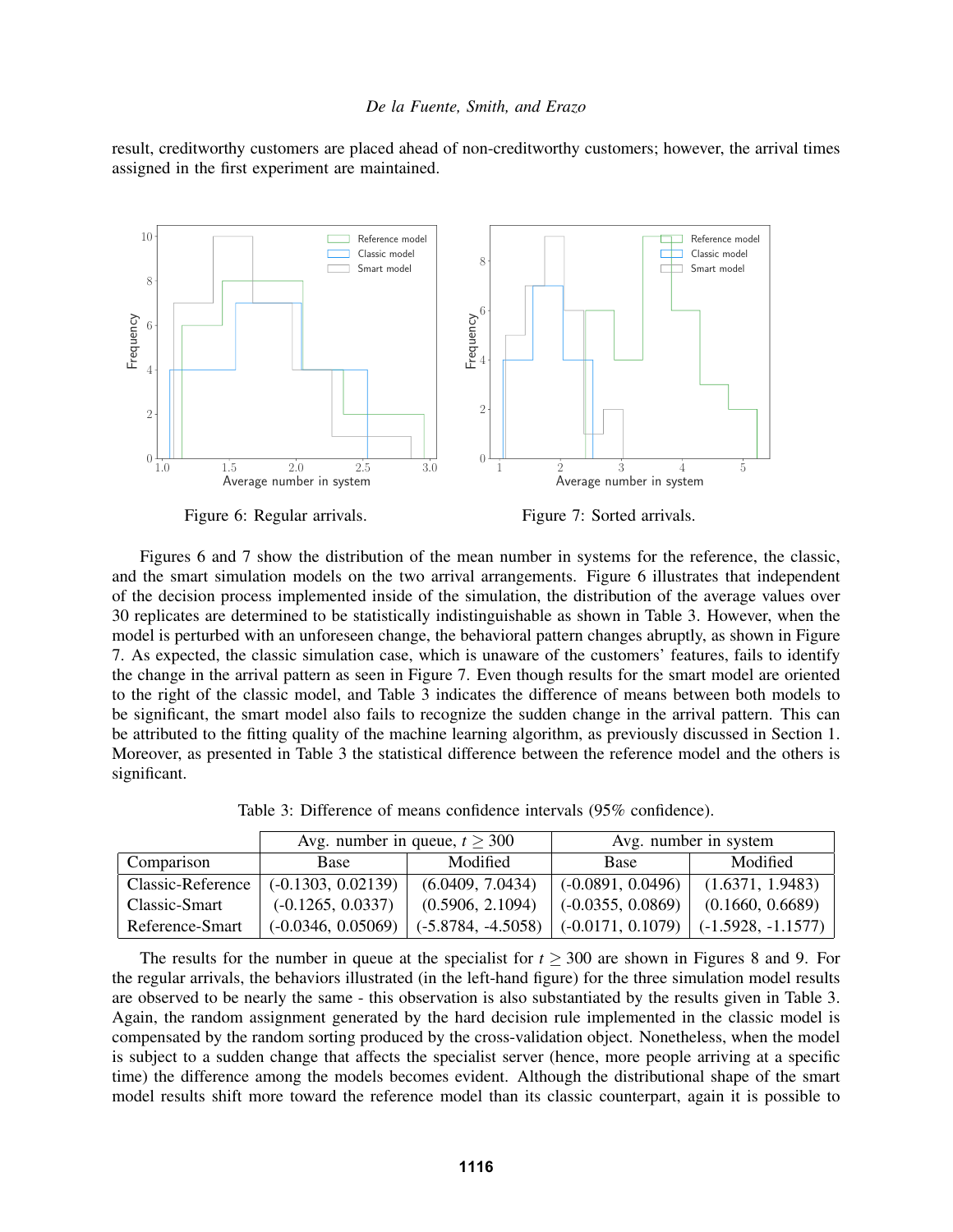observe the effect that poor fit in the machine learning algorithm has on the smart simulation model by producing mean number in queue values no greater than 3, as illustrated in Figure 9. These results greatly differ when compared with the reference model. Finally, a statistical difference of means test was carried out to corroborate whether the difference was statistical significant or not. Results indicate that none of the means among models are equal as shown in Table 3.



Figure 8: Regular arrivals.

Figure 9: Sorted arrivals.

### 5 DISCUSSION

The most relevant findings from this work are summarized into three central points of discussion. First, the work presented demonstrates it is feasible to use open-source software to compose a smart simulation by integrating the state-of-the-art machine learning suite, TensorFlow, with a discrete event simulation package. TensorFlow allows this to be easily implemented in Python, but it is not a trivial endeavor and integration with commercial simulation software maybe difficult. By comparison, a conditional tree can be easier to implement in all simulation software, since it consists of explicit if-then-else rules. In this case, the user will make a trade-off in accuracy to obtain flexibility. If the dataset being referenced is large, such as big data, deep learning tools implemented in TensorFlow will facilitate not only a better learning behavior (Sun et al. 2017) but also a faster fitting process due to the potential use of the GPU instead of the CPU unit. Additionally, the use of TensorBoard to visualize the construction and training process of the machine learning algorithm provides a powerful tool for debugging purpouses. With respect to the simulation, many times you do not have to implement huge simulation models, but you want to have flexibility to write a small model, which is what SimPy provides (Nelson 2013), and this work has shown that it can be easily integrated with other Python libraries.

Second, attention must be given to the simulation results using regular arrivals and sorted arrivals. The first case did not show any difference in the metrics evaluated, but this could be attributed to the small size of the model. However, as demonstrated there is no guarantee the smart model will behave exactly like the reference model, due to additional random noise induced by the machine learning algorithm. Thus, a better question to evaluate is how much data would I need to train a neural network with the aim of having a robust fit that mimics the reference model behavior when a decision had to be performed unexpectedly. Since it is not expected that the machine learning algorithm produces a perfect decision boundary for classifying clients, the envisioned null hypothesis should test that the difference of means between the reference and smart models were evaluated to be larger than a certain threshold ( $H_0 = \mu_{reference} - \mu_{smart} \geq threshold$ ).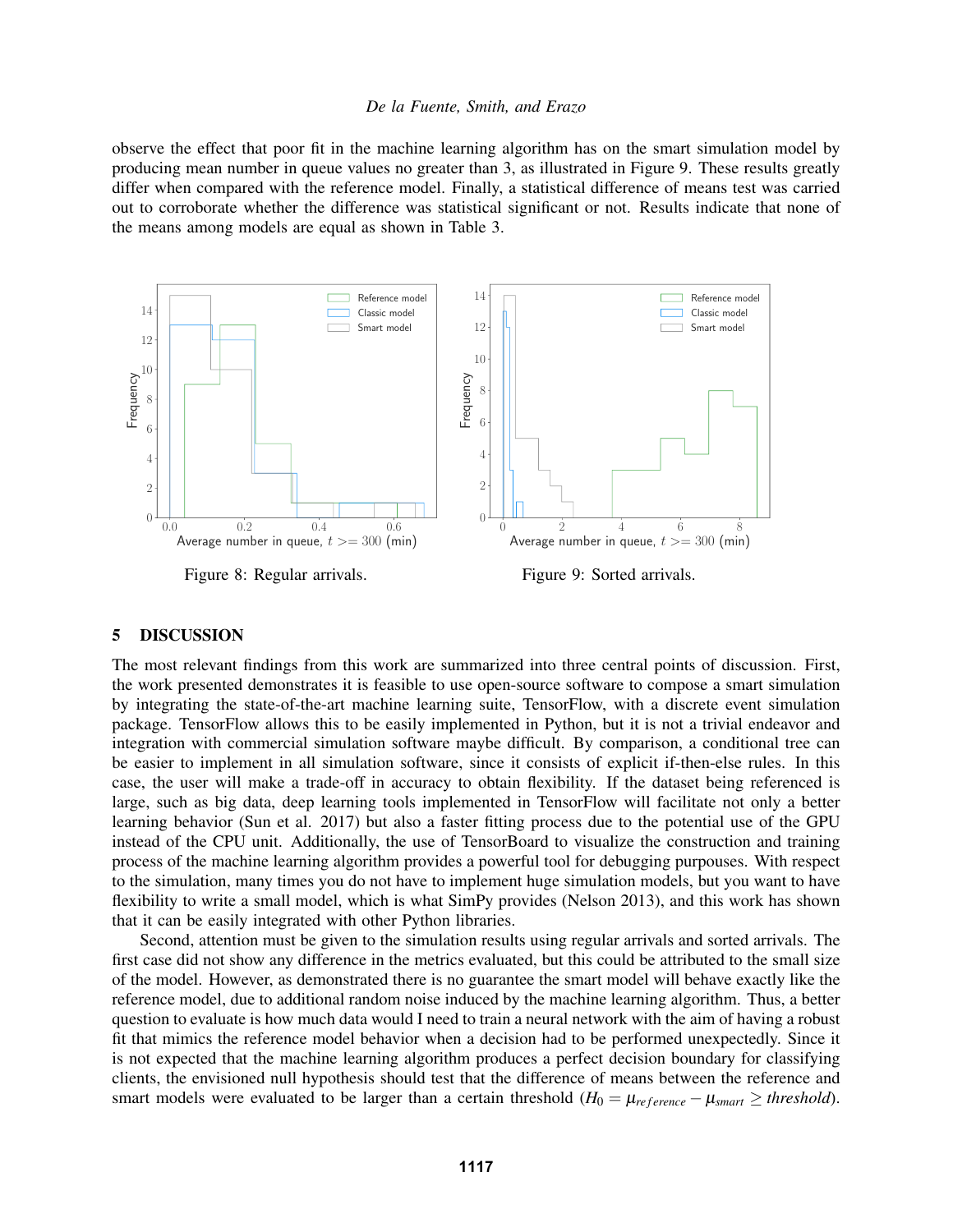This last point could be addressed through the generation of synthetic data and repeating the process implemented in this work with datasets of increasing size.

Lastly, it is important to mention that the reference model observable credit scoring classifications were required to test the smart model again. The authors acknowledge that it may be difficult to access this information, however, under such circumstances the features could be obtained from the joint density, generated perhaps using the NORTA method (Cario and Nelson 1997). Due to the curse of dimensionality, these results can be greatly affected by the fitting accuracy of the generation process; thus, a more advanced procedure should be considered (Ghosh and Henderson 2003).

### 6 CONCLUSION

This work demonstrates it is worth investing effort into building smarter simulation models given the process is now easier than ever before due to the proliferation of powerful open-source software resources. However, a researcher must proceed with caution because the addition of smart machine learning objects may introduce additional error into the simulation process. This may cause the results to be bias, as shown in this work. The authors believe the use of more data, or big data, to fit the machine learning objects would lead to a reduction in the bias; although, the assertion has not been explored here. The work also demonstrates that the implementation of smart decision objects perform equivalent to the classic hardbranching approach when the simulated systems does not experience unforeseen changes. Nevertheless, due to the scarcity of data and the complex hyper-space spanned by it, the smart model could not achieve a comparable performance to the reference model, being unable to adjust to abrupt changes.

Future work includes the implementation of this methodology in an expanded setting capable of testing the results presented here using a larger dataset. Additional work must be performed testing the effect machine learning fitting metrics have on simulation metrics, especially concerning the noise they may contribute to the results. Finally, enhancements must be completed to include the multivariate joint densities as the data generation process coupled with a machine learning algorithm.

#### **REFERENCES**

- Abadi, M., P. Barham, J. Chen, Z. Chen, A. Davis, J. Dean, M. Devin, S. Ghemawat, G. Irving, M. Isard et al. 2016. "TensorFlow: A System for Large-Scale Machine Learning.". In *Proceedings of the 12th USENIX Symposium on Operating Systems Design and Implementation*, 265–283. USENIX Association.
- Bergmann, S., N. Feldkamp, and S. Strassburger. 2017. "Emulation of Control Strategies Through Machine Learning in Manufacturing Simulations". *Journal of Simulation* 11(1):38–50.
- Can, B., and C. Heavey. 2012. "A Comparison of Genetic Programming and Artificial Neural Networks in Metamodeling of Discrete-Event Simulation Models". *Computers & Operations Research* 39(2):424– 436.
- Cario, M. C., and B. L. Nelson. 1997. "Modeling and Generating Random Vectors with Arbitrary Marginal Distributions and Correlation Matrix". Technical report, Department of Industrial Engineering and Management Sciences, Northwestern University, Evanston, Illinois.
- Chang, W.-J., and Y.-H. Chang. 2018. "Design of a Patient-Centered Appointment Scheduling with Artificial Neural Network and Discrete Event Simulation". *Journal of Service Science and Management* 11(01):71.
- De la Fuente, R., and R. Smith. 2017. "Metamodeling a System Dynamics Model: A Contemporary Comparison of Methods". In *Proceedings of the 2017 Winter Simulation Conference*, edited by W. Chan et al., 1926–1937. Piscataway, New Jersey: IEEE, Inc.
- Elbattah, M., and O. Molloy. 2016. "Coupling Simulation with Machine Learning: A Hybrid Approach for Elderly Discharge Planning". In *Proceedings of the 2016 ACM SIGSIM Conference on Principles of Advanced Discrete Simulation*, 47–56. ACM.
- Fonseca, D. J., D. O. Navaresse, and G. P. Moynihan. 2003. "Simulation Metamodeling Through Artificial Neural Networks". *Engineering Applications of Artificial Intelligence* 16(3):177–183.